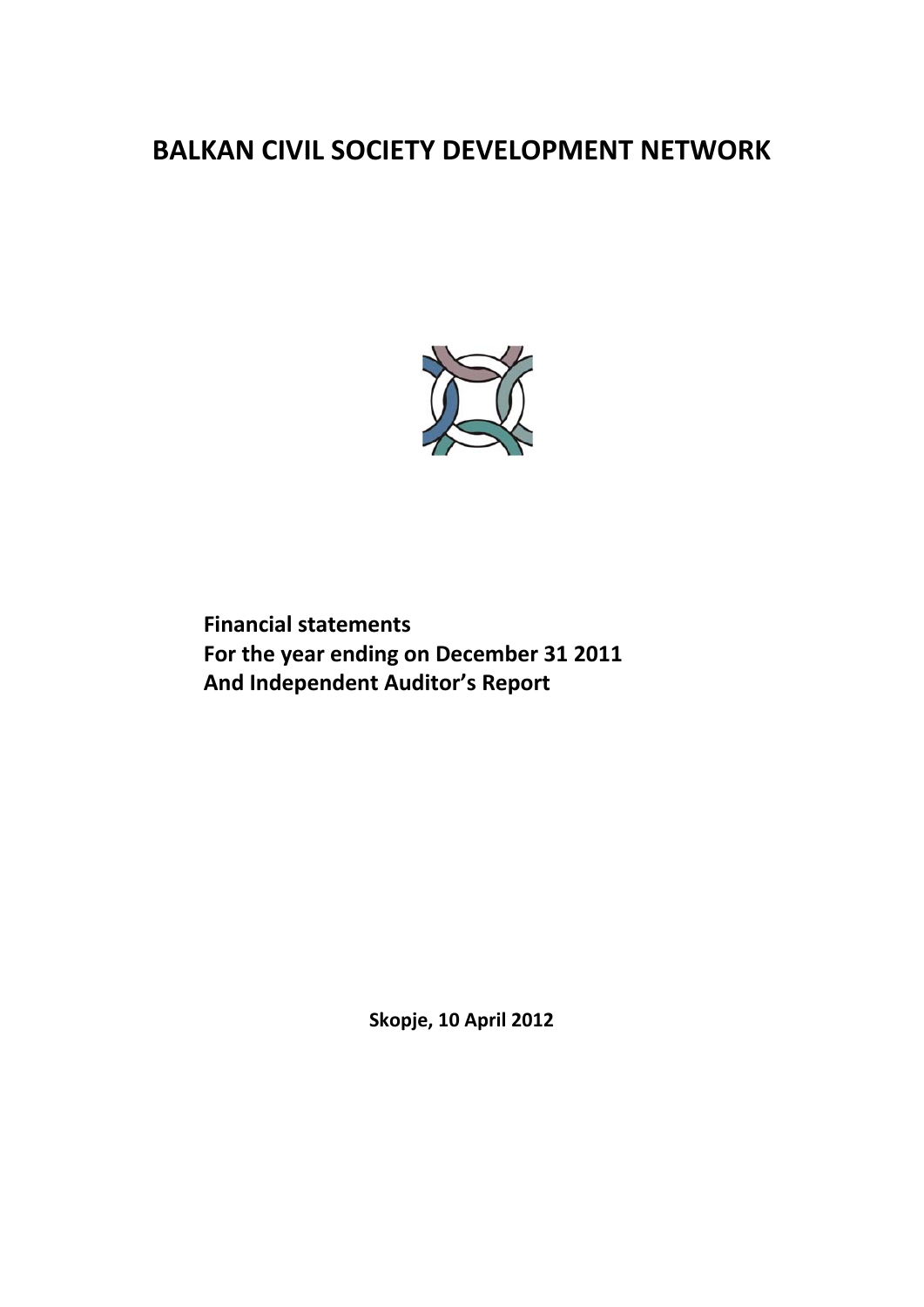# **CONTENT Page**

| <b>INDEPENDENT AUDITOR'S REPORT</b> |
|-------------------------------------|
|-------------------------------------|

# **FINANCIAL STATEMENTS**

| Statement of Revenue and Expenses      | 5 |
|----------------------------------------|---|
| <b>Statement of Financial Position</b> | 6 |
| <b>Statement of Cash Flows</b>         | 7 |
| Statement of Changes in Equity         | 8 |
| Notes to the Financial Statements      | 9 |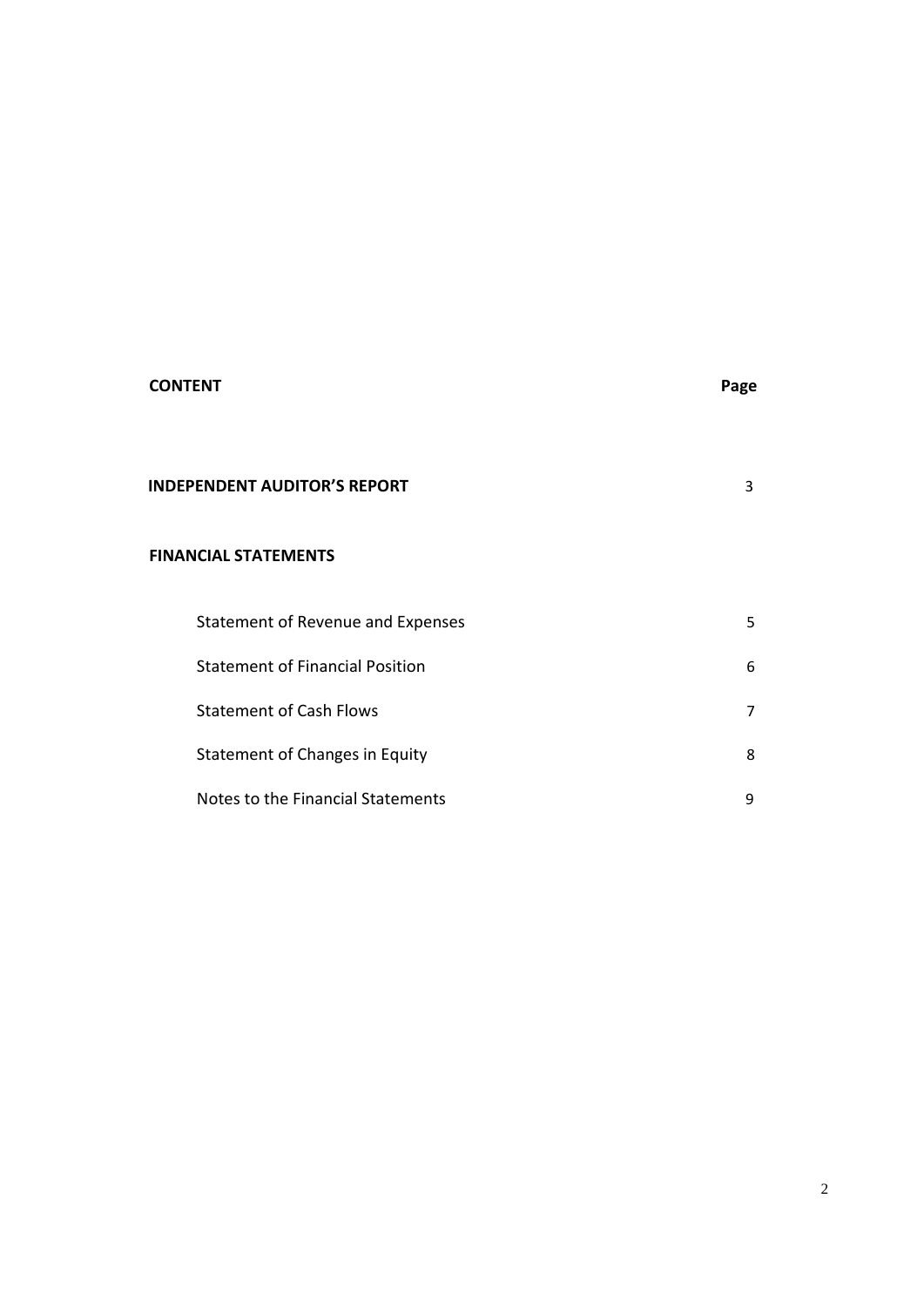

### **INDEPENDENT AUDITOR'S REPORT**

#### **To the Management of BALKAN CIVIL SOCIETY DEVELOPMENT NETWORK**

#### **Report for the financial statements**

We have performed an audit of the accompanied financial statements of **Balkan Civil Society Development Network (BCSDN)** Skopje, which comprise the Statement of financial position as of December 31, 2011, as well as the Statement of revenue and expenses, Statement of changes in equity, Statement of cash flows for the year ending then, together with the review of the significant accounting policies and other explanatory notes.

#### *Responsibility of the management for the financial statements*

The management is responsible for preparation and objective presentation of these financial statements in accordance with the International Financial Reporting Standards, and internal controls which are relevant for preparation and objective presentation of the financial reports freed from material faulty presentation, no matter if it is a result of fraud or mistake.

#### *Responsibility of the Auditor*

Our responsibility is to express an opinion for these financial statements on the basis of our audit. We have performed our audit in accordance with the International Audit Standards. These standards require us to respect the ethical requirements and plan and perform the audit in order to obtain reasonable assurance whether the financial statements are free from material faulty presentations.

The audit includes performance of procedures for gaining audit evidence for the amounts and disclosures in the financial statements. The procedures selected, depend on the judgment of the auditor, including also the assessment of risks from material wrongly presentations of the financial reports, no matter if they are result of fraud or error. When the auditor makes these assessments of the risk, the auditor takes in consideration the internal control relevant for preparation and objective presentation of the financial statements of the entity, in order to choose audit procedures relevant for the circumstances, not for the goal to express an opinion for the effectiveness of the internal control of the entity. The audit also includes estimation of the appropriateness of the accounting policies used, and the reasonableness of accounting valuations made by the management, as well as valuation of the presentation of financial statements.

We believe that the audit proofs, that we have gathered, are sufficient and appropriate in order to secure basis for our audit opinion.

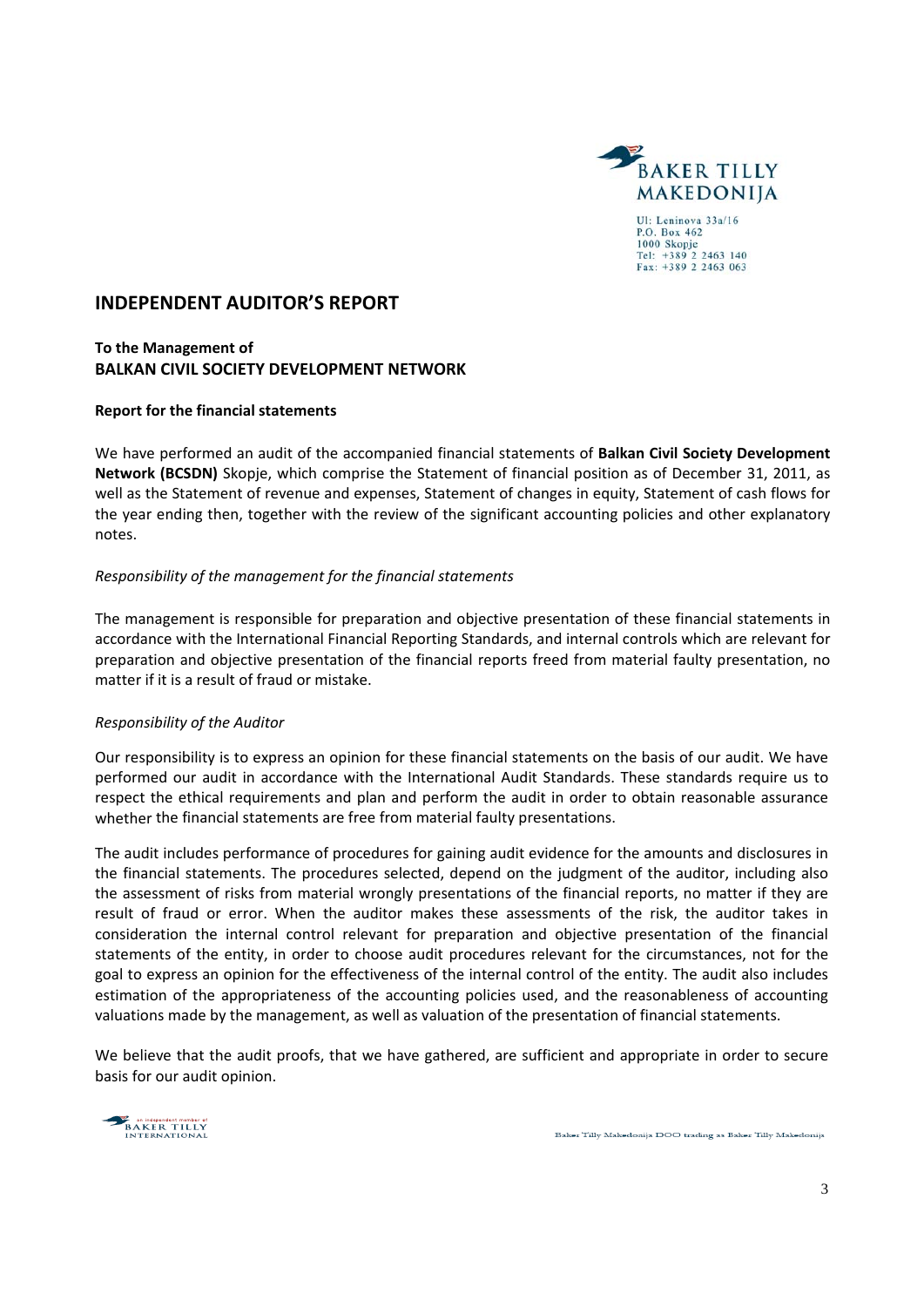

*Opinion* 

In our opinion, the financial statements present objectively in all material aspects the financial condition of **Balkan Civil Society Development Network (BCSDN)** for the year ending on 31 December 2011, as well as its financial success and its cash flows for the year ending then, in accordance with the International Financial Reporting Standards which apply in Republic of Macedonia.

#### **Certified Auditor Manager**

Ljubica Joanidis Dimitar Andonovski Skopje, 10 April 2012 BAKER TILLY MAKEDONIJA, Skopje



Baker Tilly Makedonija DOO trading as Baker Tilly Makedonija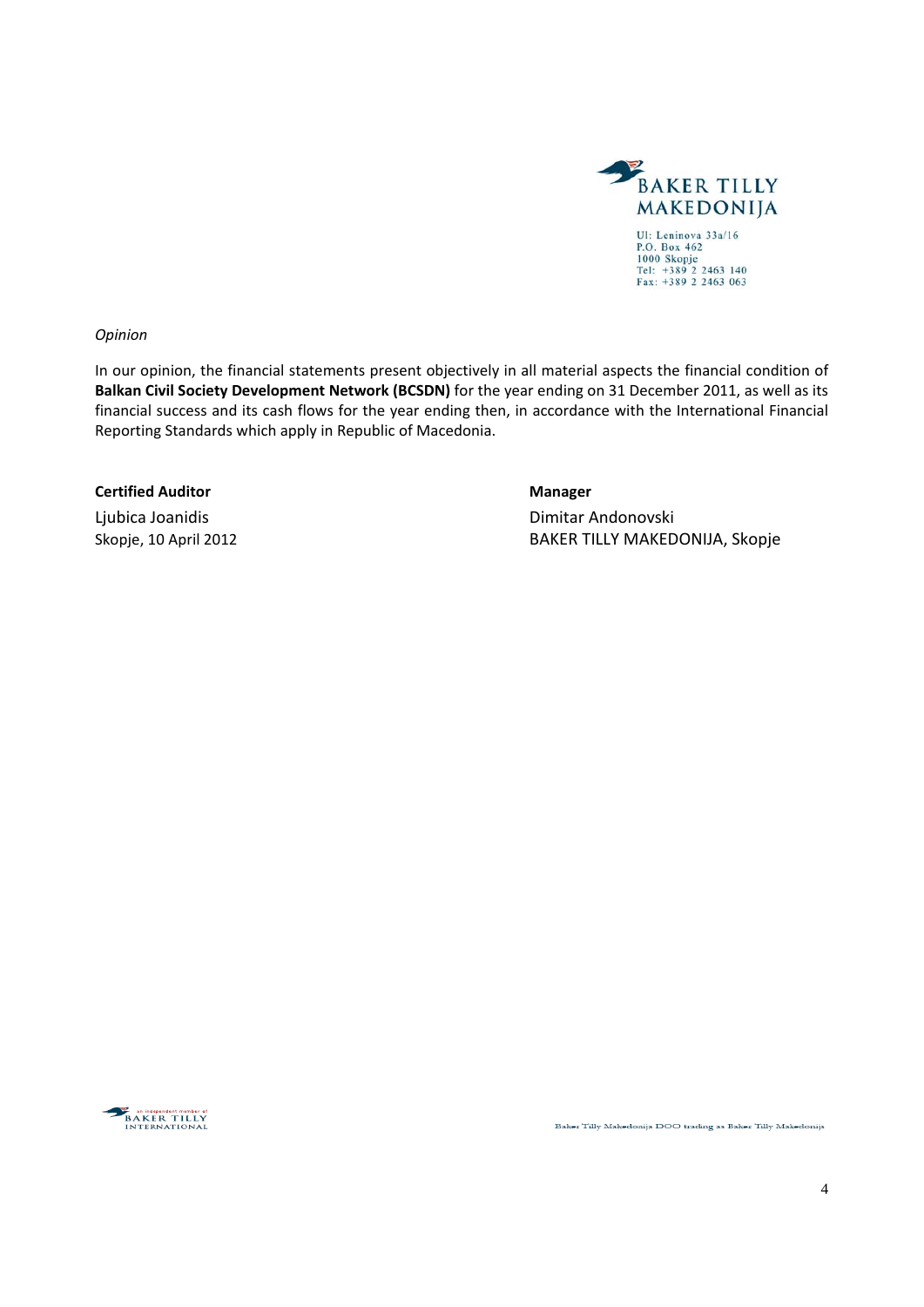# **STATEMENT OF FINANCIAL POSITION**

for the year ending on December 31, 2011

|                                          |              | 2011          | 2010          |
|------------------------------------------|--------------|---------------|---------------|
|                                          | Note         | <b>Denars</b> | <b>Denars</b> |
| <b>ASSETS</b>                            |              |               |               |
| <b>Non-current assets</b>                |              |               |               |
| Property and equipment                   | $\mathbf{1}$ | 32,986        |               |
| Long-term deposits                       |              |               |               |
| <b>Total non-current assets</b>          |              | 32,986        |               |
| <b>Current assets</b>                    |              |               |               |
| Trade and other receivables              | 2            | 13,596        | 898,176       |
| Cash and cash equivalents                | 3            | 1,310,800     | 82,247        |
| <b>Total current assets</b>              |              | 1,324,396     | 980,423       |
| <b>TOTAL ASSETS</b>                      |              | 1,357,382     | 980,423       |
| <b>EQUITY AND LIABILITIES</b>            |              |               |               |
| <b>Equity</b>                            |              |               |               |
| Funds                                    | 4            | 620,000       | 310,000       |
| Surpluses of revenues over expenses      |              | 323,789       | 370,423       |
| Surpluses of incomes from previous years |              | 60,423        |               |
| <b>Total equity</b>                      |              | 1,004,211     | 680,423       |
| <b>Non-current liabilities</b>           |              |               |               |
| Provision for employee benefits          |              |               |               |
| <b>Total non-current liabilities</b>     |              |               |               |
| <b>Current liabilities</b>               |              |               |               |
| Trade and other liabilities              | 5            | 353,171       | 300,000       |
| Deferred revenue                         |              |               |               |
| Accruals                                 |              |               |               |
| <b>Total current liabilities</b>         |              | 353,171       | 300,000       |
| <b>TOTAL EQUITY AND LIABILITIES</b>      |              | 1,357,382     | 980,423       |

These financial statements were adopted and approved by the BCDSN Board on February 28, 2012

 Executive Director Tanja Hafner Ademi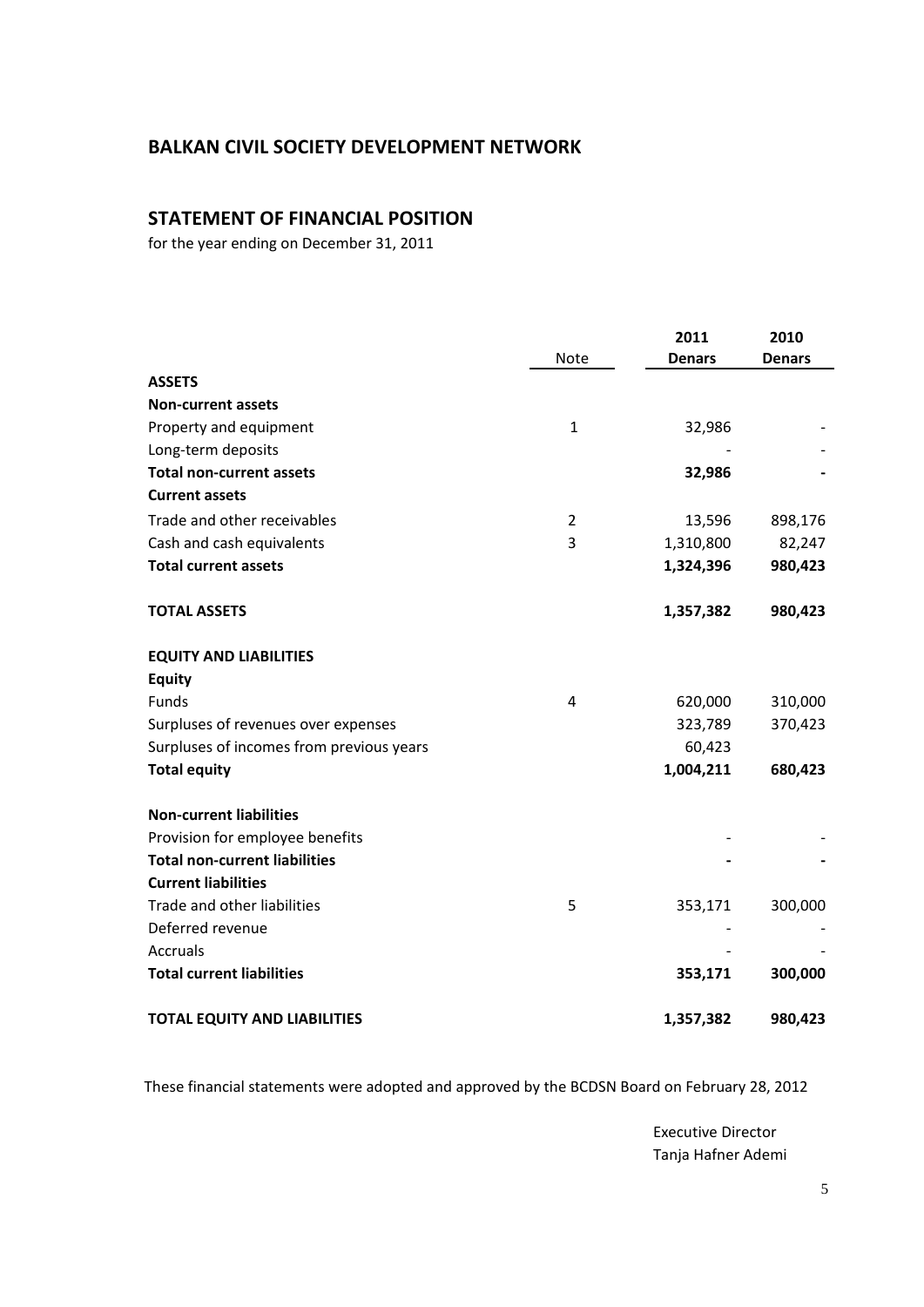## **STATEMENT OF REVENUE AND EXPENSES**

for the year ending on December 31, 2011

| <b>REVENUE</b>                             | <b>Note</b> | 2011<br><b>Denars</b> | 2010<br><b>Denars</b> |
|--------------------------------------------|-------------|-----------------------|-----------------------|
|                                            |             |                       |                       |
| Revenue from membership fees and donations | 6           | 3,359,184             | 2,968,761             |
| Revenue from other services                | 7           | 165,778               | 251,064               |
| <b>Financial Income</b>                    | 8           | 22,799                | 12,851                |
| <b>Total Revenues</b>                      |             | 3,547,761             | 3,232,676             |
| <b>EXPENSES</b>                            |             |                       |                       |
| Material expenses                          | 9           | 3,217,145             | 2,862,169             |
| Financial expenses                         | 10          | 3,755                 | 84                    |
| <b>Total Expenses</b>                      |             | 3,220,900             | 2,862,253             |
| <b>SURPLUS OF REVENUES OVER EXPENSES</b>   |             |                       |                       |
| <b>BEFORE TAXATION</b>                     |             | 326,861               | 370,423               |
| Income tax                                 |             | 3,072                 |                       |
| <b>SURPLUS OF REVENUES OVER EXPENSES</b>   |             |                       |                       |
| <b>FOR THE YEAR</b>                        |             | 323,789               | 370,423               |

These financial statements were adopted and approved by the BCDSN Board on February 28, 2012

 Executive Director Tanja Hafner Ademi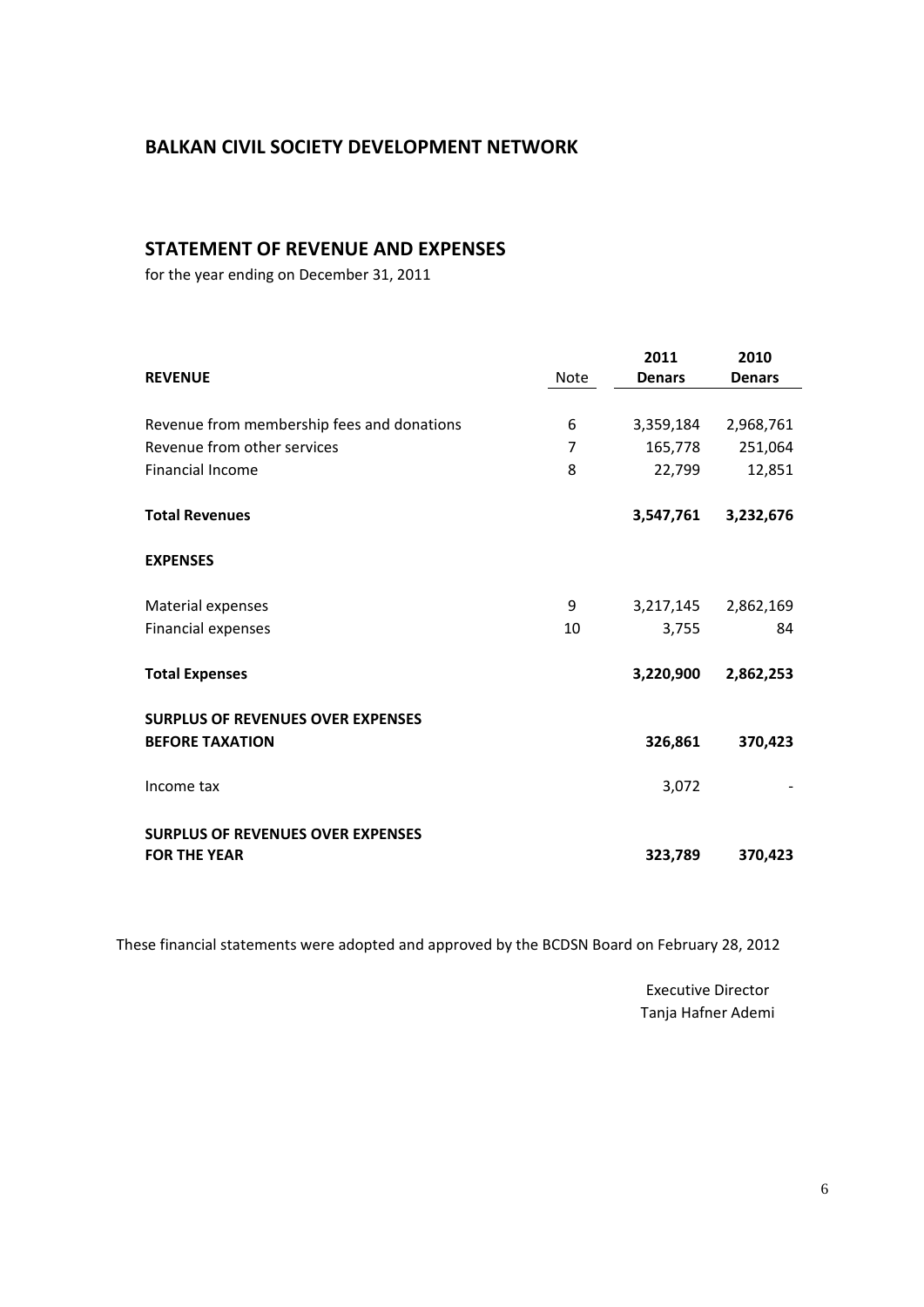# **STATEMENT OF CASH FLOWS**

for the year ending on December 31, 2011

|                                                        | 2011<br><b>Denars</b> | 2010<br><b>Denars</b> |
|--------------------------------------------------------|-----------------------|-----------------------|
| Surpluses of revenues over expenses for the year       | 323,789               | 370,423               |
| Adjustment for:                                        |                       |                       |
| Depreciation                                           | 702                   |                       |
| Surpluses                                              |                       |                       |
| Surpluses of revenue over expenses before working      |                       |                       |
| capital changes                                        | 324,491               | 370,423               |
| Increase/decrease in trade and other receivables       | 884,580               | (898, 176)            |
| Decrease in trade and other payables                   | 53,171                | 300,000               |
| Income tax paid                                        |                       |                       |
| Net cash flows generated from operating activities     | 1,262,241             | (227, 754)            |
| Purchase of property, plant and equipment              | (33, 688)             |                       |
| Net cash flows generated from investing activities     | (33, 688)             |                       |
| Funds                                                  | 310,000               | 310,000               |
| Outflows from gain generated from the previous year    | (310,000)             |                       |
| Net cash flows generated from financial activities     |                       | 310,000               |
| Net increase/decrease in cash and cash equivalents     | 1,228,553             | 82,247                |
| Cash and cash equivalents at the beginning of the year | 82,247                |                       |
| Cash and cash equivalents at the end of the year       | 1,310,800             | 82,247                |

These financial statements were adopted and approved by the BCDSN Board on February 28, 2012

 Executive Director Tanja Hafner Ademi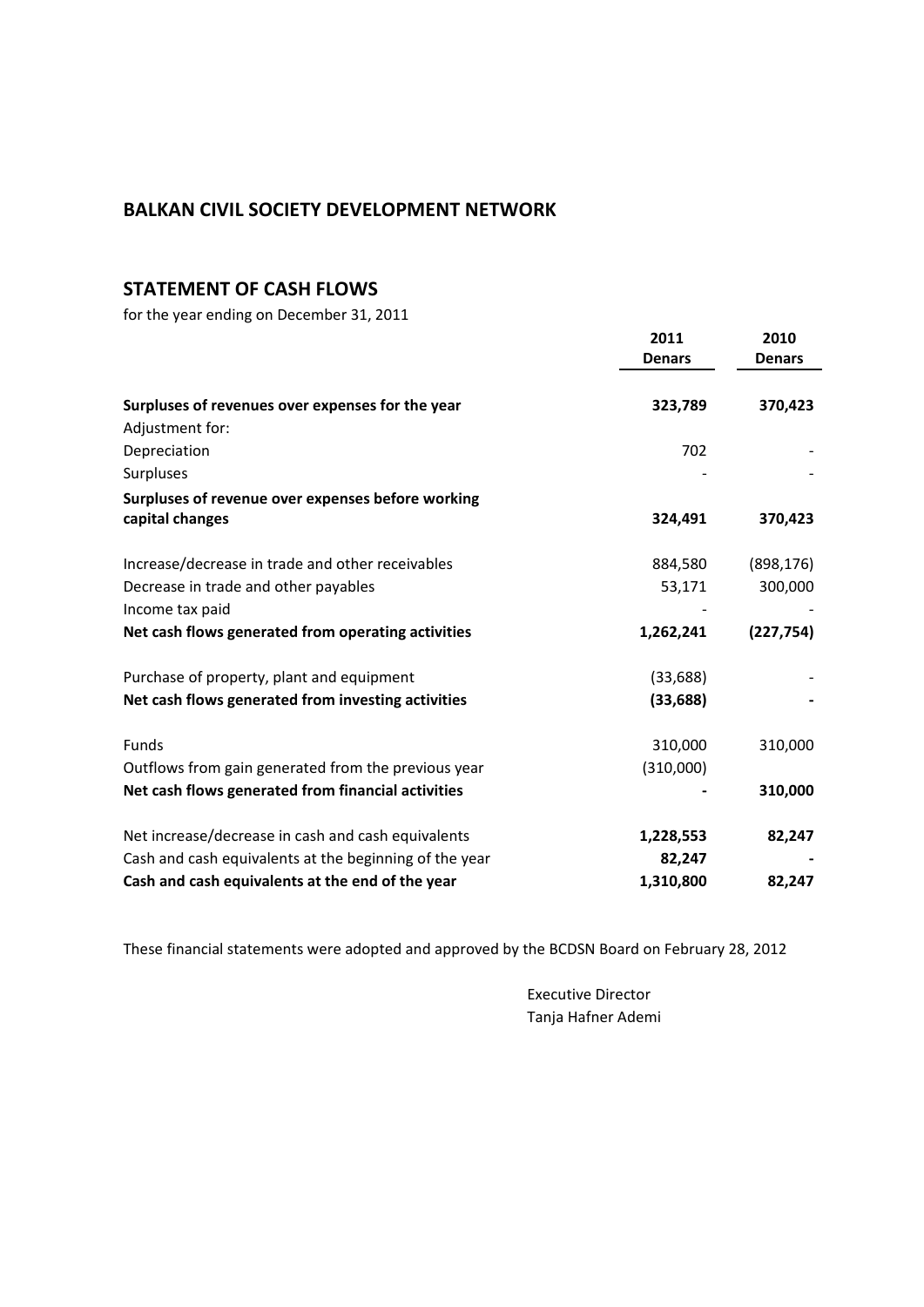# **STATEMENT OF CHANGES IN EQUITY**

 for the year ending on December 31, 2011 (in denars)

|                                         |              | <b>Surpluses of</b><br>revenues over |           |
|-----------------------------------------|--------------|--------------------------------------|-----------|
|                                         |              |                                      |           |
| <b>Description</b>                      | <b>Funds</b> | expenses                             | Total     |
| On January 1, 2010                      | 310,000      |                                      | 310,000   |
| Allocation of prior year surpluses of   |              |                                      |           |
| revenue over expenses                   |              |                                      |           |
| Surpluses of revenues over expenses     |              |                                      |           |
| the year                                |              | 370,423                              | 370,423   |
| On December 31, 2010                    | 310,000      | 370,423                              | 680,423   |
| On January 1, 2011                      | 310,000      | 370,423                              | 680,423   |
| Allocation of prior year surpluses of   |              |                                      |           |
| revenue over expenses                   | 310,000      | (310,000)                            |           |
| Surpluses of revenues over expenses for |              |                                      |           |
| the year                                |              | 323,789                              | 323,789   |
| <b>On December 31, 2011</b>             | 620,000      | 384,211                              | 1,004,211 |

These financial statement were adopted and approved by the BCDSN Board on February 28, 2012

 Tanja Hafner Ademi Executive Director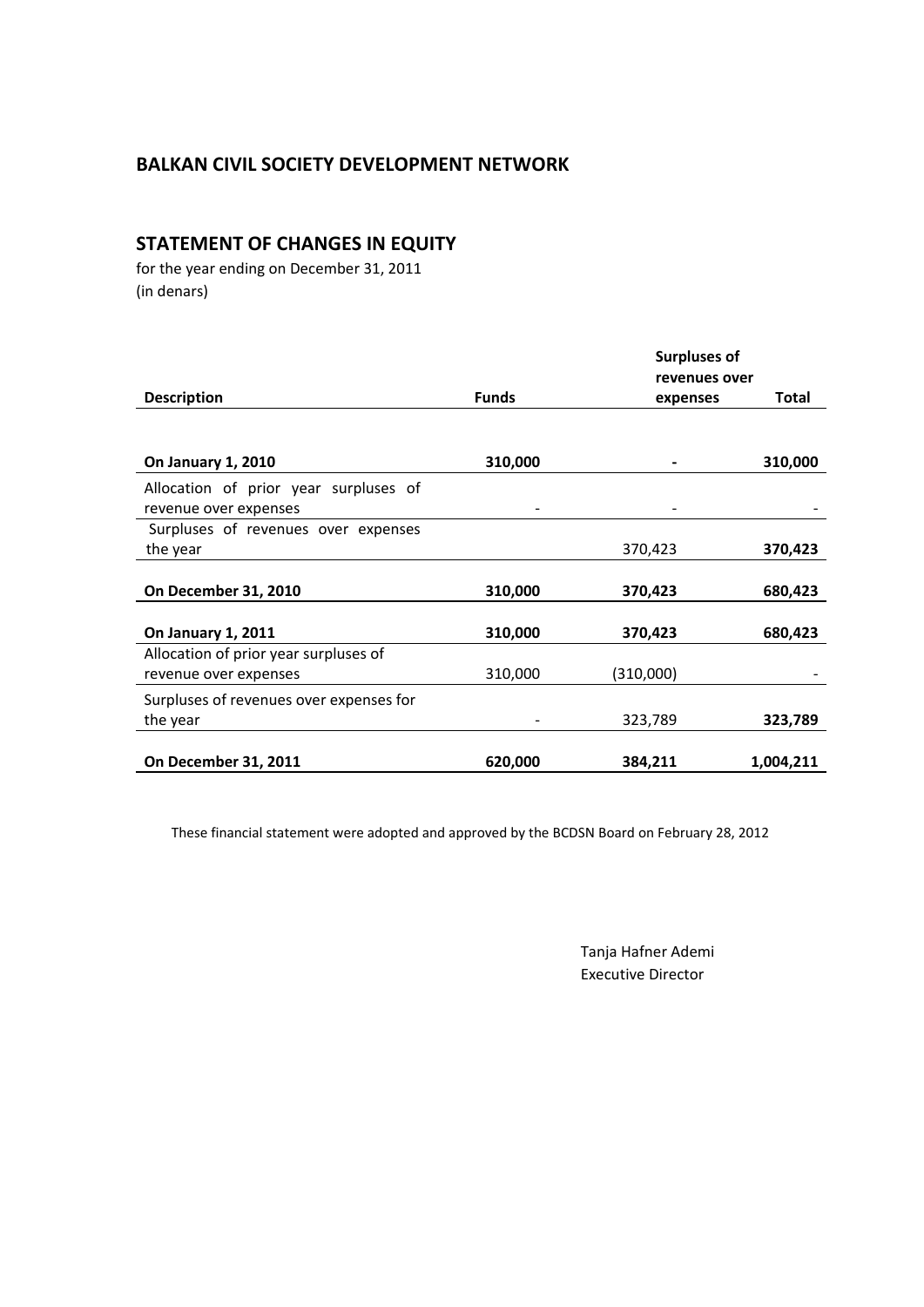#### **NOTES TO THE FINANCIAL STATEMENTS**

#### **GENERAL INFORMATION**

Balkan Civil Society Development Network (hereinafter called: BCSDN) is non‐profit and civil society organization, which works in the field of civil society development in Balkan region.

The Foundation Balkan Civil Society Development Network is registered in the Central Registry of Republic of Macedonia, Regional Registration Office in Skopje on July 6, 2009 year with unique registration number 6524710. The office of the BCSDN is on Nikola Parapunov Street BB, in Skopje municipality Karposh.

The basic activity of Balkan Civil Society Development Network is registered under the number 94.99 – Activities of other organizations on the basis of membership, not mentioned on other places. Total number of employees on 31 December 2011 year is 2.

The accounting records were performed by authorized person employed in MCIC.

According the Statute of the Foundation founders of the BCSDN are the following organizations:

1. Albanian Civil Society Foundation, Gjergj Fishta 5/1‐К7‐ap.29, Tirana, Albania, represented by Pandeli Theodori (PN Z1008591, Rr. Sh. Berxoli, pall. 59/2 ap.26 Tirana, Albania);

2. Center for Development of NGO's, Dalmatinska 78, 81000 Podgorica, Montenegro, represented by Goran Djurovic (PN 001327304, Djoka Mirsevica 21, Podgorica, Montenegro);

3. Centre for Information Services, Cooperation and Development of NGO's, Povsetova 37, 1000 Ljubljana, Slovenia, represented by Kristina Michieli (PN P00958041, Smrtnikova 5, Ljubljana, Slovenia);

4. Center for Promotion of Civil Society, Visegradska 26, 71000 Sarajevo, Bosnia and Hercegovina, represented by Milan Mrdza (PN 5899272, Mliniste 21, Sarajevo, Bosnia and Hercegovina).

5. Cenzura Plus, Setaliste Bacvice 10, 21000 Split, Croatia, represented by Zeljana Buntic Pejakovic (PN 001627393, Kranjceviceva 22, Split, Croatia);

6. Civic Initiatives, Simina 9а, Belgrade, Serbia, represented by Miljenko Dereta (PN 006577365, Kralja Petra 80, Belgrade, Serbia)

7. Diakonia Agapes, Rruga Durresit nn, Tirana, Albania, represented by Dorina Bita (PN Z1662923, Islam Alla 72/1, Tirana, Albania);

8. Kosovar Civil Society Foundation, Josip Rela 29, 10000 Pristina, Kosovo, represented by Venera Hajrullahu (UPIN 0511963915033, Dimo Gavroski Kara 80, Tetovo, Macedonia);

9. Macedonian Center for International Cooperation, Nikola Parapunov nn,1060 Skopje, Macedonia, represented by Saso Klekovski (UPIN 1304966450048, bul. Partizanski odredi 82/2‐16, Skopje, Macedonia) and Aleksandar Krzalovski (UPIN 1906969450081, Isaija Mazhovski 44‐2/4, Skopje, Macedonia);

10. Opportunity Associates Romania, Mircea Zorileanu 70, 012056 Bucharest, Romania, represented by Dana Nikulescu (PN 10392388, Mircea Zorileanu 70, Bucharest, Romania);

11. Vesta Association, Djordja Mihajlovica 4, 75000 Tuzla, Bosnia and Herzegovina, represented by Selma Hukic (PN 6299495, Dragodol 11, Tuzla, Bosnia and Herzegovina).

BCSDN has the Council and the Board. Its executive organ is the Executive Director.

Executive director is Tanja Hafner Ademi with address on Briselska Street no. 8/4‐3 from Skopje.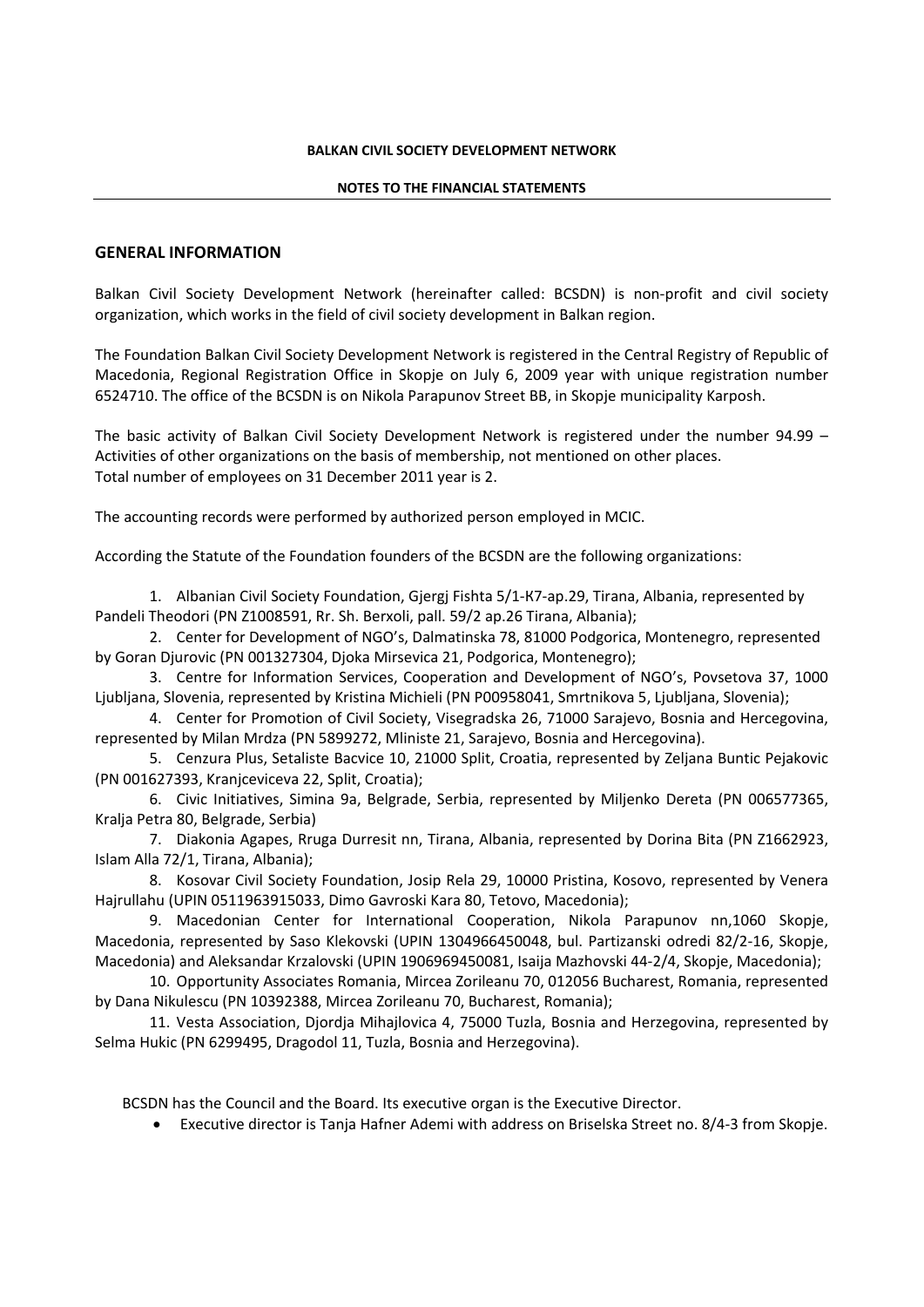#### **NOTES TO THE FINANCIAL STATEMENTS**

#### **BASIS OF PREPARATION OF THE FINANCIAL STATEMENTS**

The financial statements of Balkan Civil Society Development Network have been prepared in accordance with International Financial Reporting Standards (IFRS), applicable in the Republic of Macedonia from January 1, 2010, which were published on December 29, 2009 in the Official Gazette No.159/2009, as in the Rules of Accounting. The basic settings of IFRS are given below:

#### Calculation basis

The financial statements have been prepared based on accrual accounting basis. Under this basis the effects of transactions and other events are recognized when they occur, not when cash is received or paid.

#### **Continuity**

The financial statements are prepared under the assumption that the foundation will continue to work in unpredictable duration, or that the foundation does not intend to liquidate or significantly reduce its operations. The BCSDN ability to meet its obligations depends on the continuous financial support of the donors.

#### **Comparability**

In 2011 BCSDN Skopje, applies a consistent accounting policy in relation to the previous period, as compared to other foundations in the country.

#### **BASIC ACCOUNTING POLICIES**

Basic accounting policies used for preparation of the financial statements for the year ending on December 31, 2011, are given below.

#### **REVENUES**

Revenues are measured at the fair value of the consideration received or receivable.

In the Statement of revenues and expenses the distinction is made to:

- Revenues from membership fees and donations,
- Revenues from other services, and
- Financial income

Revenues from donations and grants are comprised from donors for activities in 2011. Revenues from membership fees consists of revenues from organizations with membership status in BCSDN, based on Council Decision on membership fee key principle.

Revenues from other services includes: revenues based on travel, transport and other costs as reimbursement for expenses made in the name of third parties, and also includes revenues based on individual donations from organizations with membership status in BCSDN that exceeds their revenue for the membership fee.

Financial incomes include revenues from interest on demand and revenue from interest on deposits.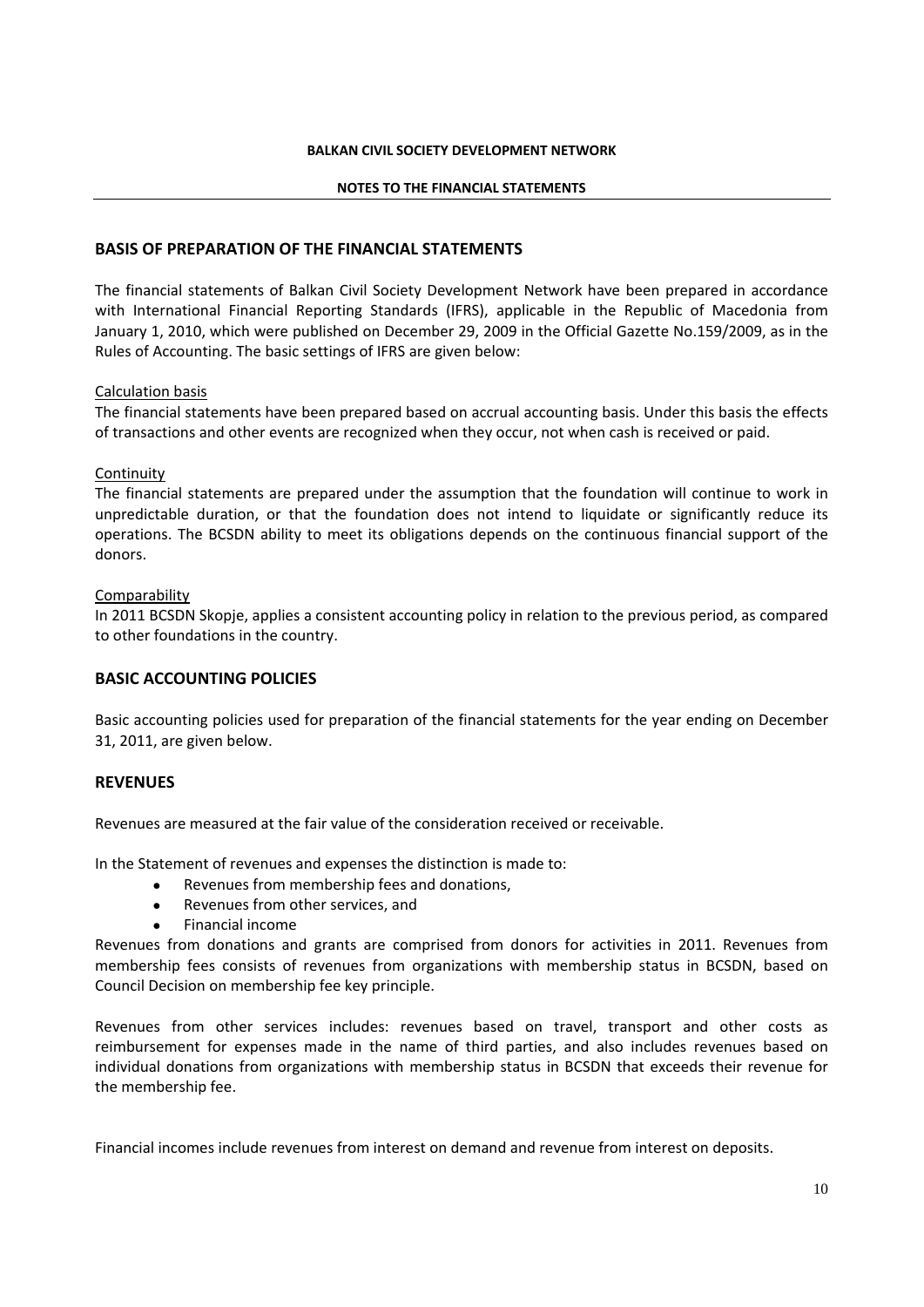#### **NOTES TO THE FINANCIAL STATEMENTS**

#### **EXPENDITURES**

Expenditures are recognized under the principle of opposition to revenue. Expenditure in the current year will not be recognized if it is related to some already recognized income from previous periods, and in these cases the accumulated earnings (loss) are corrected. If an expenditure that comes from an earlier period cannot be opposed (identified) with an income, then the expenditure is fully recognized in the current period.

Expenditures are measured by:

- Cost of goods sold.
- Net amount of compensation paid for services from others,
- Expenditure on goods in the amount of cost,
- Write-off of fixed assets in the amount of non-depreciated value of the asset.

Expenditures for short-term depletion of assets are recognized at the moment, and in the amount of occurrence of actual spending.

#### **FOREIGN CURRENCIES**

Transactions expressed in foreign currencies are recorded in the reported currency using the exchange rate applicable on the date of the transaction. Assets and liabilities expressed in foreign currencies on the date of the report are presented in the denars according the middle exchange rate of the Central Bank on the last day of the accounting period. Foreign exchange differences arising on transactions are recognized as profit or loss in the period in which they have occurred.

#### **TAXATION**

According to Article 34 of the Law for income tax, for non‐profit organizations, income that realize in respect of assets that are strictly earmarked, such as income generated from membership fees, sponsorships, grants and donations dedicated to the character, do not enter in the tax base for calculating profit tax. If non‐profit organization is making an income from business activities, than the portion of income and expenses from such activities becomes income tax liable.

For the use of earmarked funds management of the Foundation prepares a special program in accordance with program objectives and tasks defined by the act for the establishment of Foundation Balkan Civil Society Development Network.

#### **CASH AND CASH EQUIVALENTS**

Cash and cash equivalents consist of cash on accounts in banks. Cash and cash equivalents in the Statement of financial position are valued according to fair value as of the denars, and foreign assets transferred in the denars of the day the balance.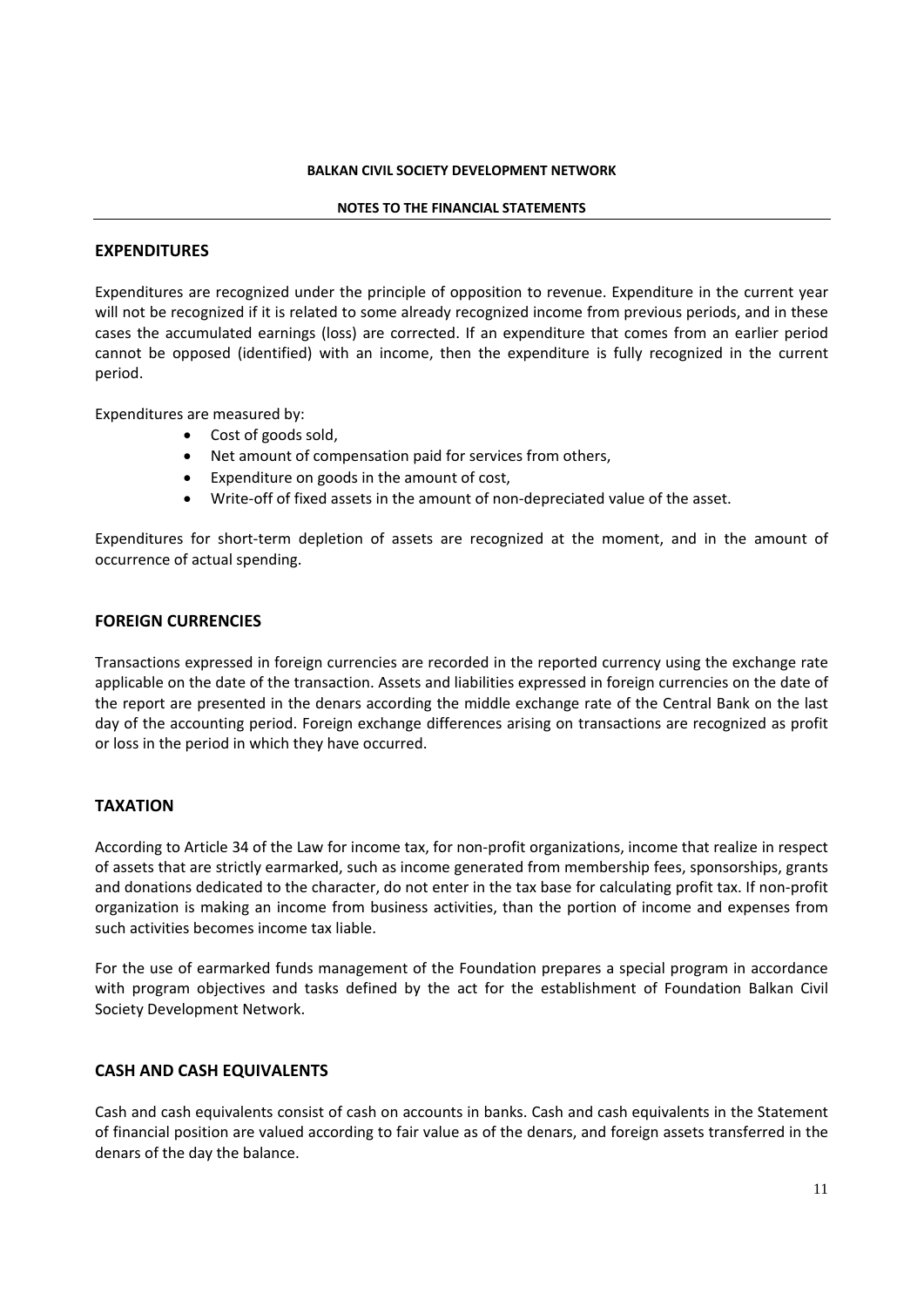#### **NOTES TO THE FINANCIAL STATEMENTS**

#### **RECEIVABLES**

The receivables are classified as: receivables on the basis of membership fees, and receivables from donors, and reimbursements. Receivables are valued according to their invoiced amount decreased for the amount of uncollectible receivables. The provision is calculated as the difference between the carrying amount of the doubtful receivables and their recoverable amount.

#### **TRADE AND OTHER LIABILITIES**

Obligations towards suppliers and other liabilities are shown at fair value at initial recognition. These obligations are valued in the amount of received documents after executed transactions (invoices, contracts, interest lists).

#### **FINANCIAL STATEMENTS**

Balkan Civil Society Development Network, in accordance with the Law on accounting for non‐profit organizations, prepares financial reports that provide accurate, true and complete review of assets liabilities, sources of funds, revenues and expenditures. For the year ending on December 31, 2011 are prepared the following financial reports:

- Balance Sheet
- Balance of revenues and expenditures
- Disposition of the result
- Tax balance
- Revenue structure by activity

**The Balance Sheet** shows the condition of assets, liabilities and sources of funds.

**The Balance of revenues and expenditures** shows revenues and expenditures, and the shortage that is surplus realized in the business year or in any other period of the business year.

**Disposition of the result, Tax balance and Revenue structure by activity** are detailed elaboration and addition of data from the Balance sheet and Statement of revenues and expenditures.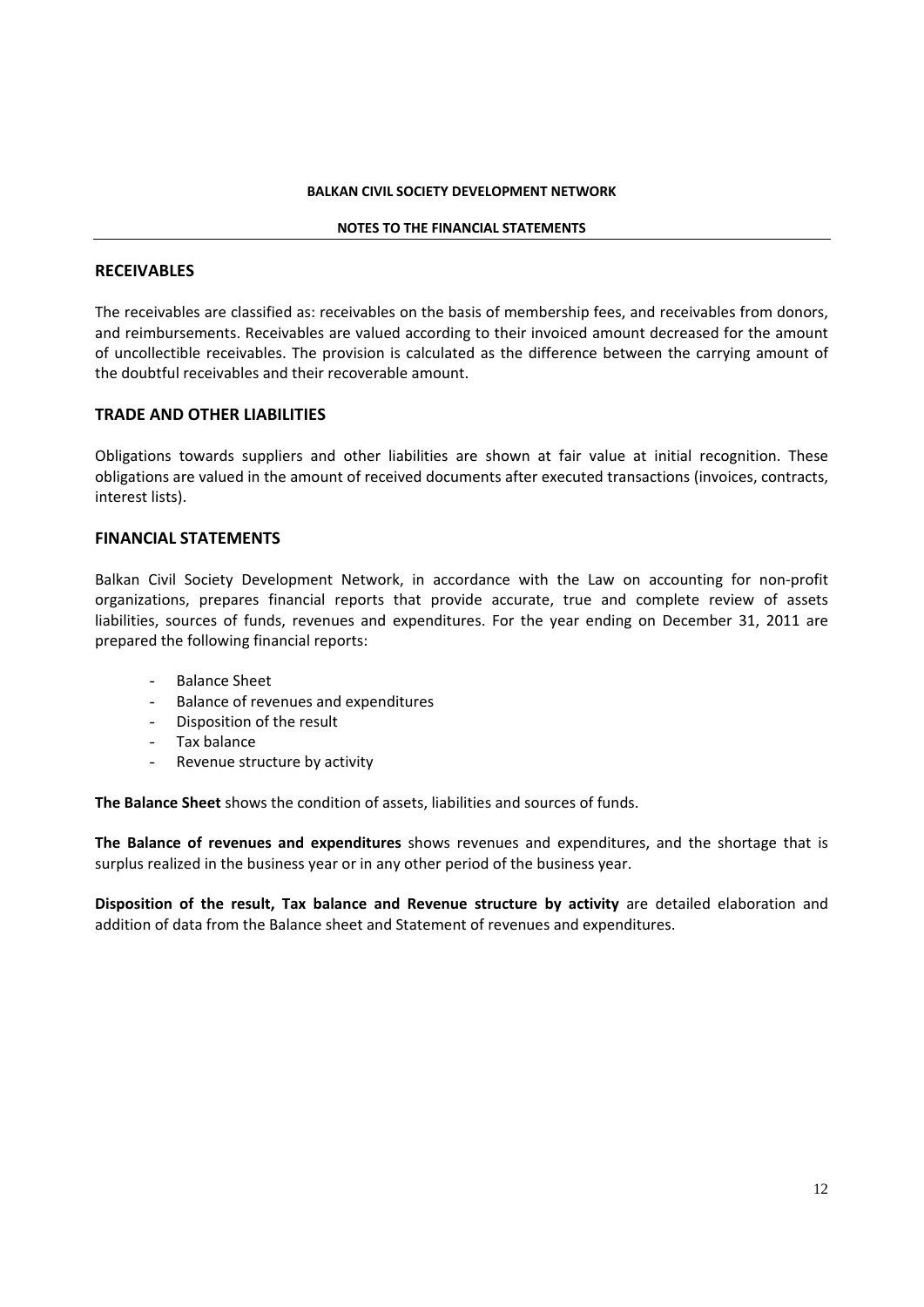#### **NOTES TO THE FINANCIAL STATEMENTS**

#### **EXPLANATORY NOTES TO THE STATEMENT OF FINANCIAL POSITION**

### **1 Property and equipment**

|     |                          |        | (in denars) |
|-----|--------------------------|--------|-------------|
| No. | <b>Description</b>       | 2011   | 2010        |
|     | Equipment                | 33,688 |             |
|     | Accumulated depreciation | (702)  | -           |
|     | <b>Current value</b>     | 32,986 | -           |

#### **2 Trade and other receivables**

|     |                                  |                | (in denars) |
|-----|----------------------------------|----------------|-------------|
| No. | <b>Description</b>               | 2011           | 2010        |
|     | Receivables from membership      |                | 76,945      |
|     | Receivables for a given advances | 13,596         |             |
| 3   | Other requests                   | $\blacksquare$ | 821,231     |
|     | Total                            | 13,596         | 898,176     |

# **3 Cash and cash equivalents**

|     |                                   |                          | (in denars) |
|-----|-----------------------------------|--------------------------|-------------|
| No. | <b>Description</b>                | 2011                     | 2010        |
|     | Regular account in IK Bank Skopje | 616,885                  | 82,247      |
|     | Foreign currency account          | 693,915                  |             |
| 3   | Cash in hand                      | $\overline{\phantom{0}}$ |             |
|     | Total                             | 1,310,800                | 82,247      |

#### **4 Funds**

|     |                    |         | (in denars) |
|-----|--------------------|---------|-------------|
| No. | <b>Description</b> | 2011    | 2010        |
|     | Funds              | 620,000 | 310,000     |
| ∍   | Other sources      | -       |             |
|     | Total              | 620,000 | 310,000     |

#### **5 Trade and other liabilities**

|     |                              |         | (in denars) |
|-----|------------------------------|---------|-------------|
| No. | <b>Description</b>           | 2011    | 2010        |
|     | <b>Suppliers</b>             | 246,004 |             |
|     | <b>Financial liabilities</b> | 102,563 |             |
| 3   | Liabilities for loans        | 4,604   | 300,000     |
|     | Total                        | 353,171 | 300,000     |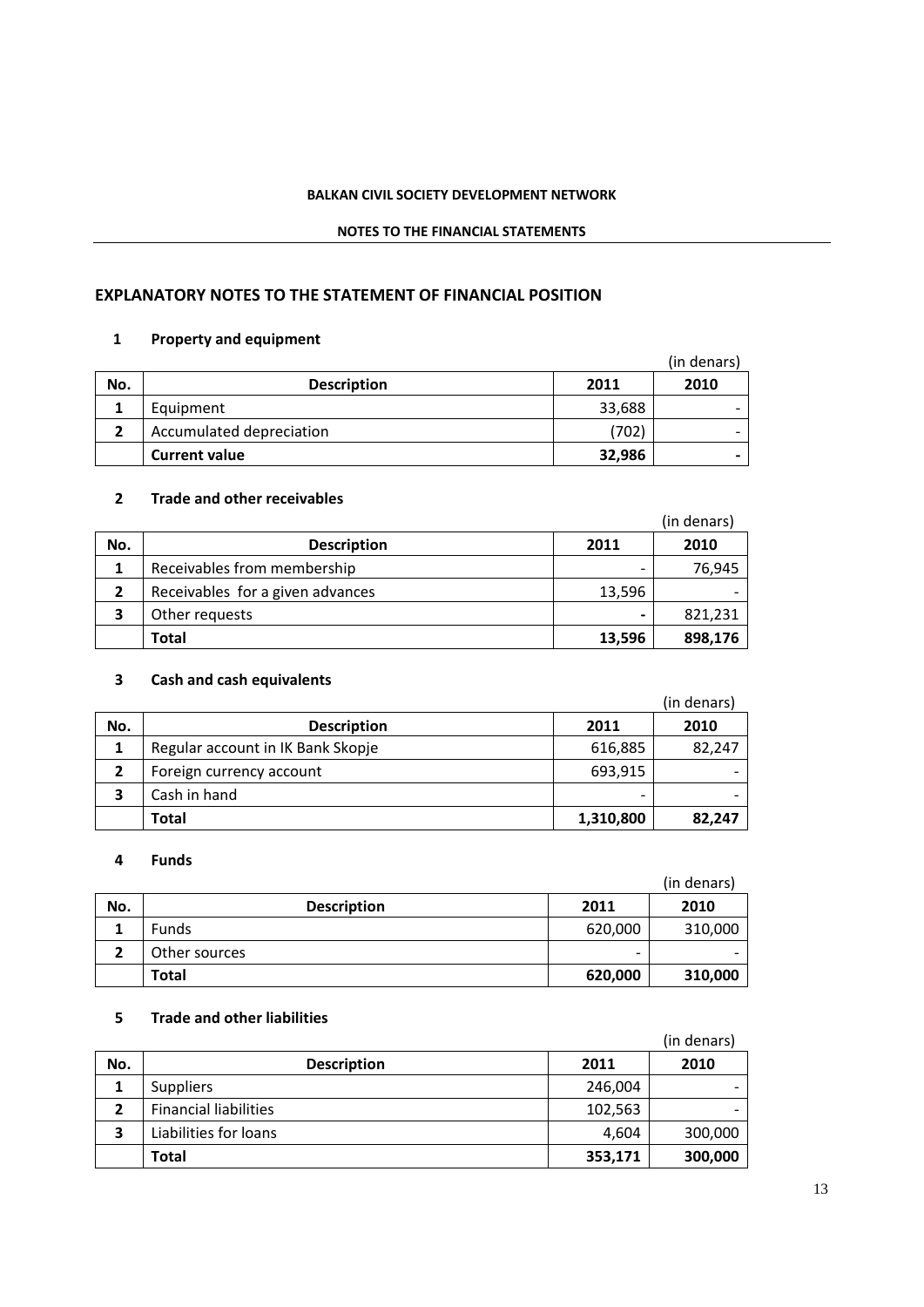#### **NOTES TO THE FINANCIAL STATEMENTS**

### **EXPLANATORY NOTES TO THE STATEMENT OF REVENUES AND EXPENSES**

#### **Revenues from membership fees and donations**

|     |                               |           | (in denars) |
|-----|-------------------------------|-----------|-------------|
| No. | <b>Description</b>            | 2011      | 2010        |
|     | Revenues from membership fees | 191,428   | 184,584     |
|     | Revenues from donations       | 3,167,756 | 2,784,177   |
|     | Total                         | 3,359,184 | 2,968,761   |

# **Revenues from other services**

|     |                                         |         | (in denars) |
|-----|-----------------------------------------|---------|-------------|
| No. | <b>Description</b>                      | 2011    | 2010        |
|     | Revenues from reimbursement of expenses | 165,777 | 229,389     |
|     | Other operating incomes                 |         | 21,675      |
|     | Total                                   | 165,778 | 251,064     |

#### **Financial Incomes**

|     |                                   |        | (in denars) |
|-----|-----------------------------------|--------|-------------|
| No. | <b>Description</b>                | 2011   | 2010        |
|     | Interest income on demand         | 905    | 4,289       |
|     | Positive exchange differences     | 53     |             |
|     | Incomes from interest on deposits | 21,842 | 8,562       |
|     | Total                             | 22,799 | 12,851      |

#### **Material expenses**

|                |                                     |        | (in denars)                  |
|----------------|-------------------------------------|--------|------------------------------|
| No.            | <b>Description</b>                  | 2011   | 2010                         |
| 1              | <b>Materials</b>                    | 4,464  | 1,080                        |
| $\overline{2}$ | Office services                     | 32,174 | 2,832                        |
| 3              | Postage                             | 181    | 18,188                       |
| 4              | Rent                                | 73,680 | 78,972                       |
| 5              | Designing and printing publications | 590    | 152,241                      |
| 6              | Photocopying                        | 26,445 | 47,012                       |
| 7              | Communication services and hosting  | 44,018 | 72,062                       |
| 8              | Services for taxi                   | 2,050  | 87,237                       |
| 9              | Transport                           | 53,497 |                              |
| 10             | Other expenses                      | 11,366 | $\qquad \qquad \blacksquare$ |
| 11             | Amortization                        | 702    |                              |
| 12             | Administrative and court taxes      | 3,067  | 500                          |